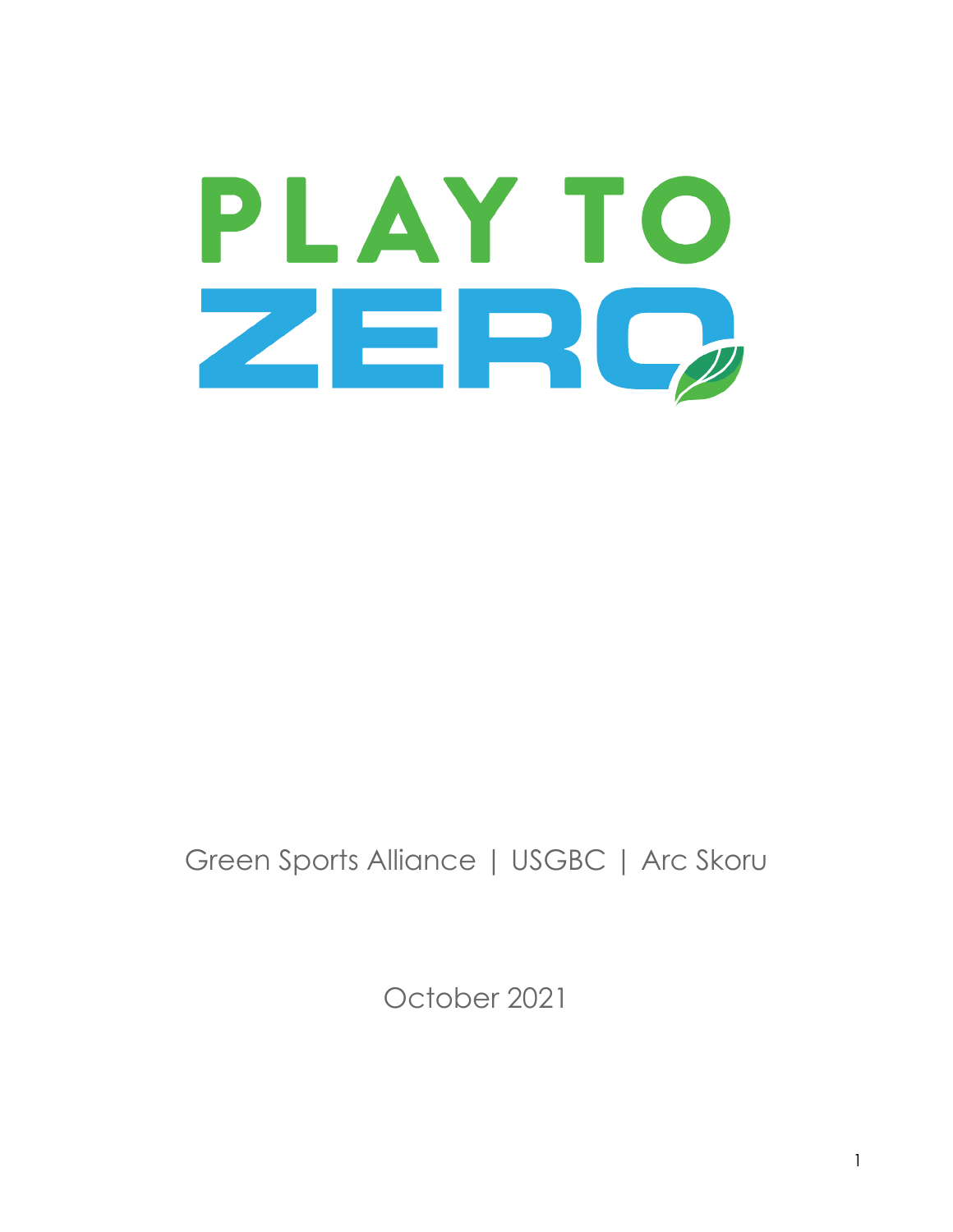# **The Contract of Street**

# <span id="page-1-0"></span>**Introduction**

This document describes the components of the **Play to Zero™** program, including participation requirements, evaluation criteria, and opportunities for recognition. Play to Zero applies to sports venues, teams, leagues, conferences, and related organizations. The program seeks to accelerate the transition toward net zero energy, water, and waste operations for the sporting industry. To that end, Play to Zero provides a performance-based framework with opportunities for all market participants to unite, improve, and celebrate leadership.

# <span id="page-1-1"></span>**Program Elements**

Play to Zero is open to *everyone* in the sports industry - venues, teams, organizations, leagues, corporate partners, and allies. There are five steps to participation:

- 1. Sign up for free as a Green Sports Alliance member **learn more about [membership](https://greensportsalliance.org/join/)**.
- 2. Commit to improve sustainability over time.
- 3. Commit to measuring performance.
- 4. Apply for recognition as a Player, Leader, or Champion.
- 5. Use the recognition and support to engage fans and partners.

*That's it.* Visit **[PlayToZero.org](http://www.playtozero.org)** to get started. Email **[analytics@greensportsalliance.org](mailto:analytics@greensportsalliance.org)** for more information.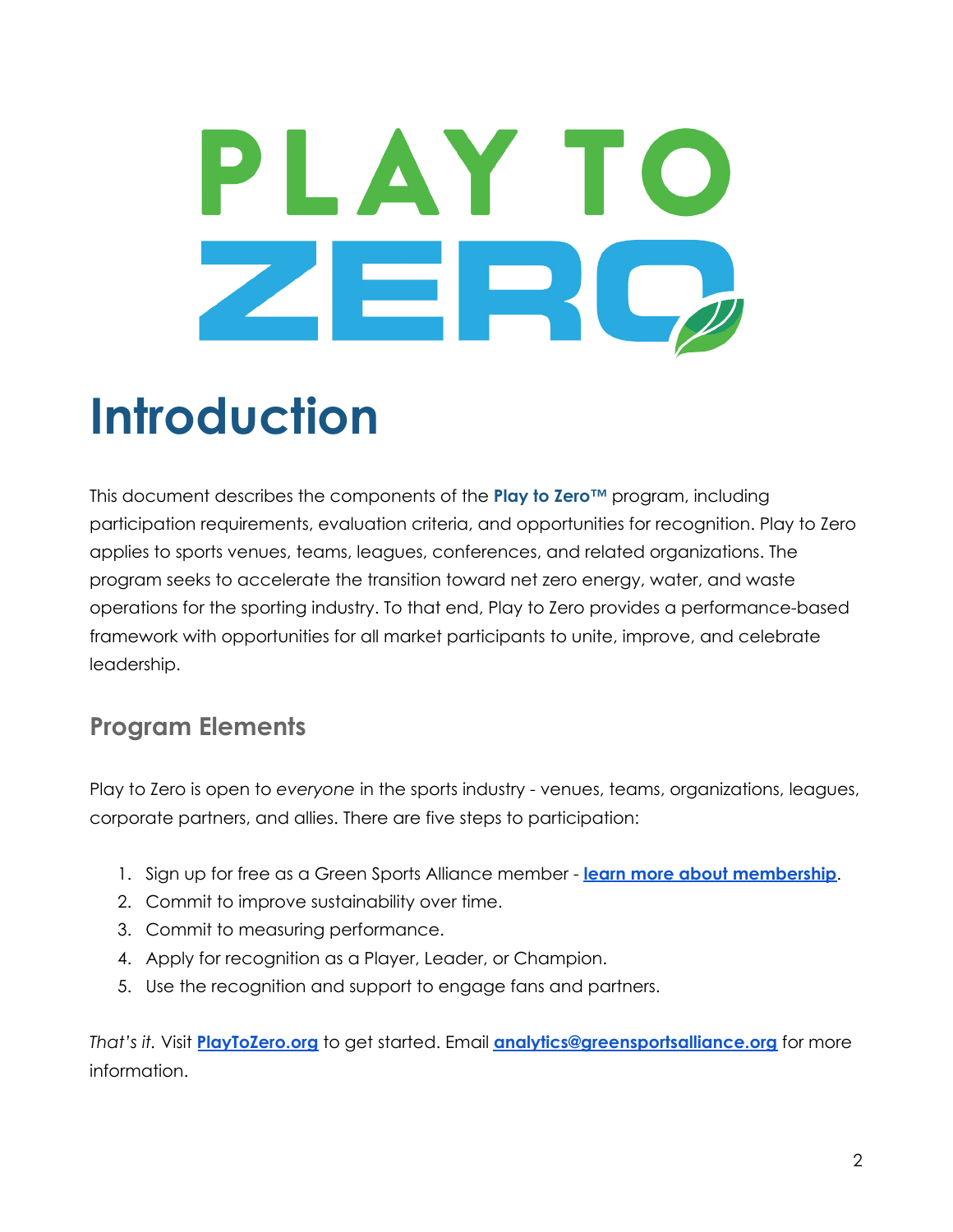# <span id="page-2-0"></span>**Recognition**

Play to Zero participants can earn annual recognition in more than a dozen categories:

- 1. Everyone starts as a **Player** by designating leadership, committing to improvement, and measuring performance.
- 2. Venues and organizations can level-up by creating a **net zero roadmap** and improving performance: ≥30% for **Leader** and ≥50% for **Champion**.
- 3.

All recognition is based on improvement measured with data in **[Arc](http://www.arcskoru.com)** - the performance scoring platform supporting the U.S. Green Building Council's LEED rating system.

|                 |                                                                            | Player                                               |                                  |
|-----------------|----------------------------------------------------------------------------|------------------------------------------------------|----------------------------------|
|                 | + Leadership<br>+ Commitment to improvement<br>+ Commitment to measurement |                                                      |                                  |
|                 | <b>Energy</b>                                                              | Water                                                | <b>Waste</b>                     |
|                 | + Roadmap                                                                  |                                                      |                                  |
| <b>Leader</b>   | $\geq$ 30% reduction in energy<br>and/or GHG emissions                     | $\geq$ 30% reduction in potable<br>water consumption | $\geq$ 30% solid waste diversion |
|                 | $\geq$ 50% reduction in energy<br>and/or GHG emissions                     | $\geq$ 50% reduction in potable<br>water use         | $\geq$ 50% solid waste diversion |
| <b>Champion</b> | Net zero energy and/or GHG<br>emissions                                    | Net zero potable water use                           | Net zero waste                   |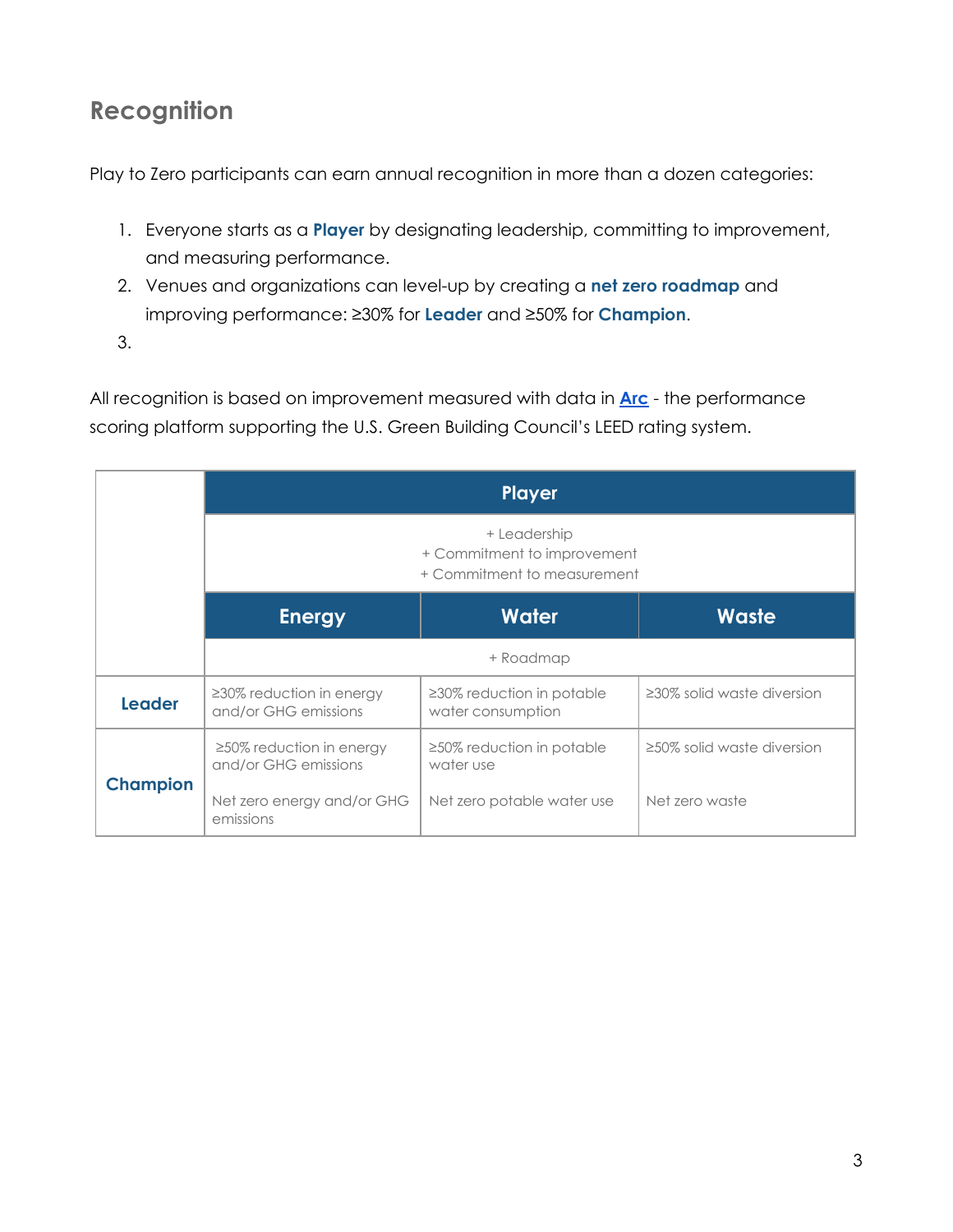### **I able of Contents**

| Introduction              | $\mathbf 2$               |
|---------------------------|---------------------------|
| Program Elements          | $\overline{2}$            |
| Recognition               | $\ensuremath{\mathsf{3}}$ |
| Player                    | $\sqrt{5}$                |
| Intent                    | $\sqrt{5}$                |
| Opportunity               | $\sqrt{5}$                |
| <b>Program Elements</b>   | $\pmb{6}$                 |
| Roadmap                   | 6                         |
| <b>Energy Performance</b> | $\overline{\mathbf{z}}$   |
| Intent                    | $\overline{7}$            |
| Criteria                  | $\overline{7}$            |
| Community Impact          | 8                         |
| <b>Water Performance</b>  | 9                         |
| Intent                    | 9                         |
| Criteria                  | 9                         |
| Community Impact          | 10                        |
| <b>Waste Performance</b>  | 11                        |
| Intent                    | 11                        |
| Criteria                  | 11                        |
| Community Impact          | 12                        |
| About                     | 12                        |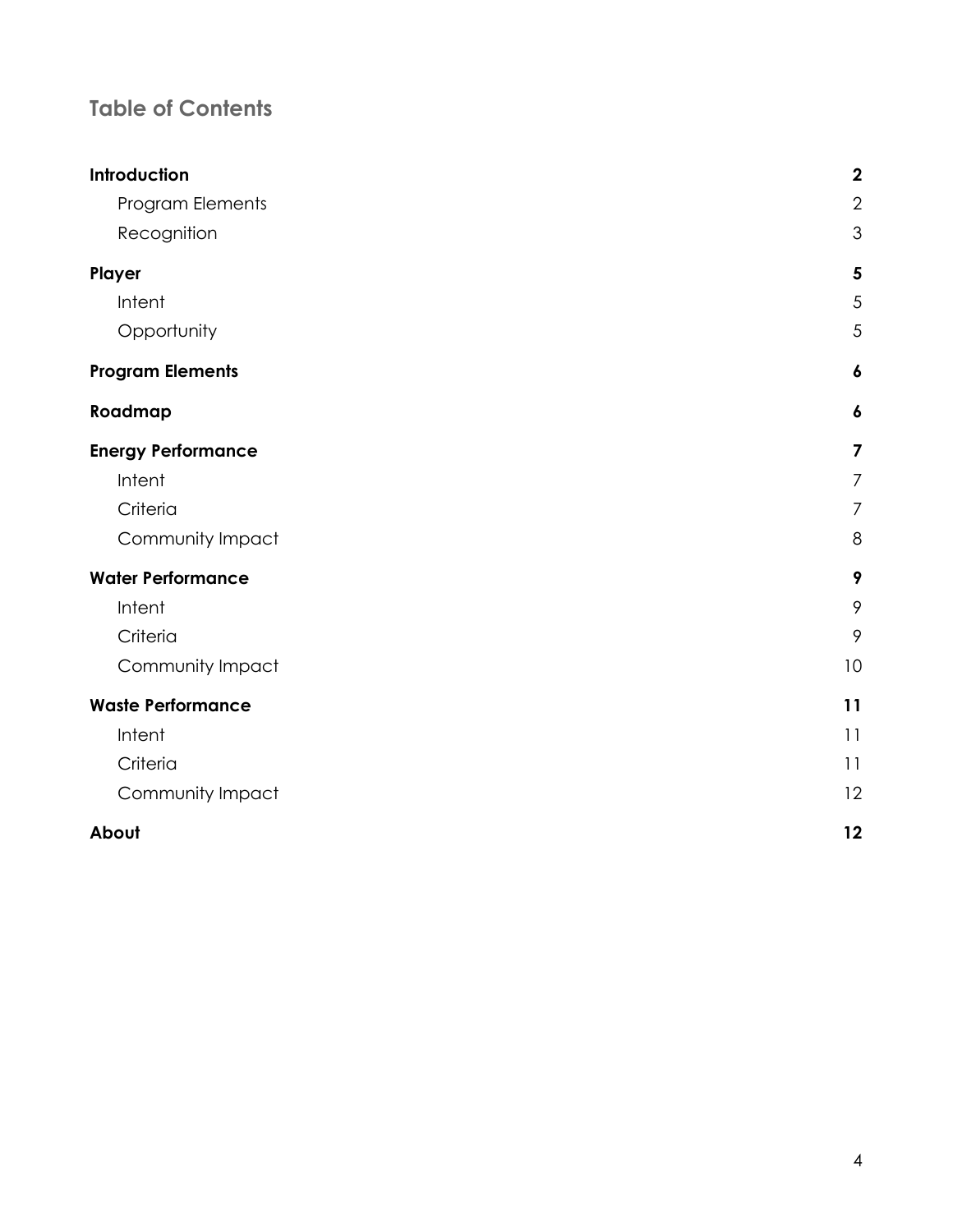# <span id="page-4-0"></span>**Player**

# <span id="page-4-1"></span>**Intent**

**Player** is the entry point for Play to Zero. The Player designation recognizes teams, leagues, and organizations that have taken clear steps to begin their journey to net zero operations.

# <span id="page-4-2"></span>**Opportunity**

Player recognition is available to any Green Sports Alliance member. Players must document:

### 1. **Leadership:**

a. **Documentation:** Affirmation on organizational letterhead or equivalent stating the name(s) and email(s) of the sustainability leader or sustainability team members.

### 2. **Commitment to improve performance:**

a. **Documentation:** Affirmation on organizational letterhead or equivalent stating the commitment to improve specific areas of performance over time. This commitment will not be made public.

### 3. **Commitment to performance measurement:**

a. **Documentation:** Creation of at least one project in Arc and submission of data in at least one performance category. This commitment will not be made public.

There is no fee for **GSA [members](https://greensportsalliance.org/join/)**. Members simply send these three pieces of documentation to [analytics@greensportsalliance.org.](mailto:analytics@greensportsalliance.org) They can be consolidated into a single letter or equivalent document.

When the information is accepted, the prospective Player will receive a media kit, including a Player certificate, Play to Zero logo, and supporting materials. The Play to Zero team will celebrate the achievement through recognition on social media and other channels.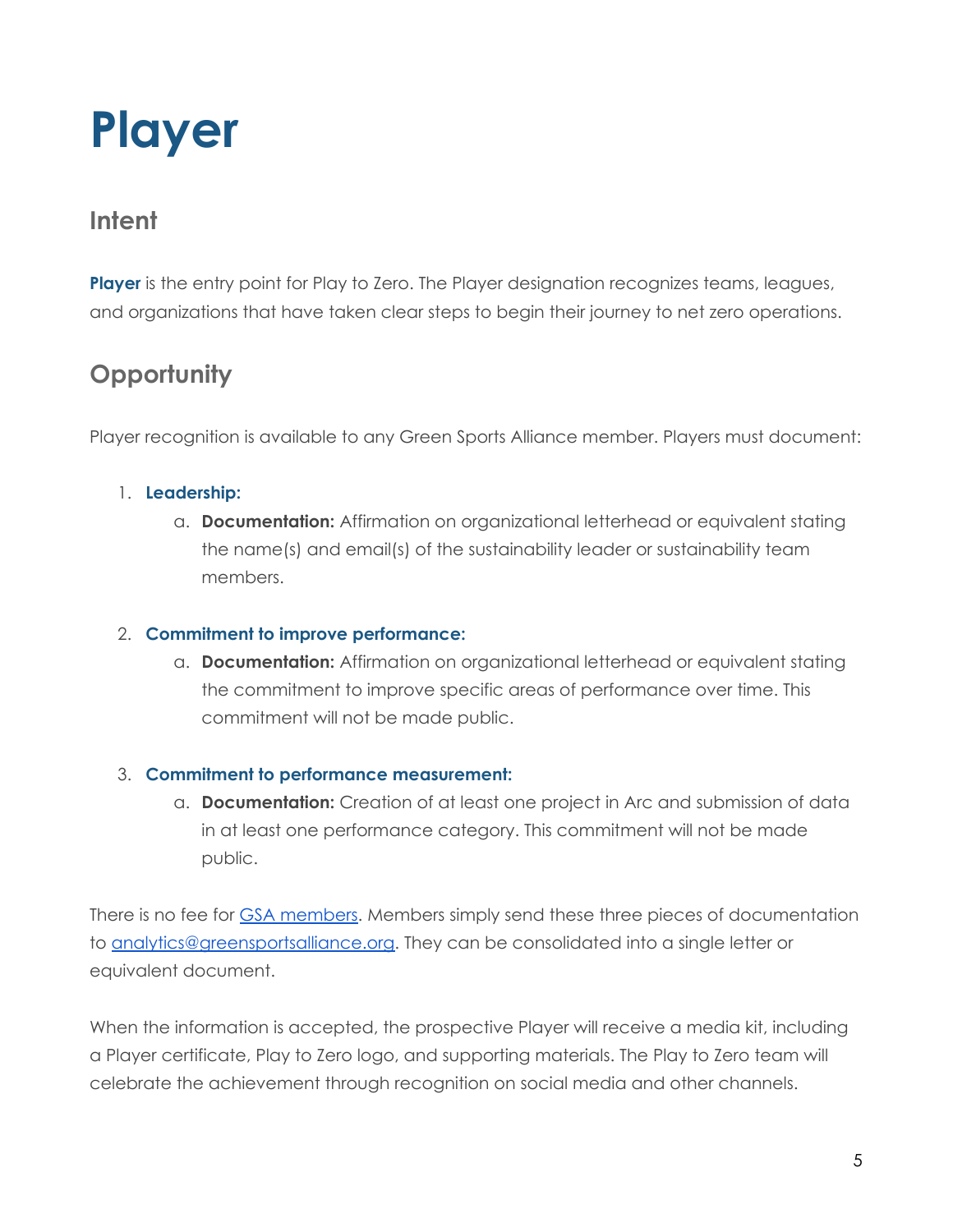# <span id="page-5-0"></span>**Program Elements**

Venues, teams, leagues, conferences, and other organizations receive Leader and Champion recognition based on two elements:

- **1. Roadmap**
- **2. Performance**

These combine to demonstrate both the capability for action and real-world outcomes.

# <span id="page-5-1"></span>**Roadmap**

Play to Zero recognizes organizations that establish a credible **roadmap** to measure and improve performance. Leader or Champion recognition requires a roadmap covering management, execution, and performance. Essential elements of a roadmap include:

- 1. **Leadership:** The organization has designated an individual or group with responsibility for its conservation and resource protection strategy.
- 2. **Target:** The organization has committed to or established a quantitative conservation or management target.
- 3. **Assessment:** The organization understands its current operating performance and circumstances (e.g., a greenhouse gas inventory or equivalent for other issues)
- 4. **Actions:** The organization understands where and how it will act to achieve its performance targets.
- 5. **Measurement:** The organization has a specific, resourced-plan to measure relevant aspects of operational performance (e.g., energy, water, waste).

Venues or organizations pursuing Leader or Champion awards must document these five elements and submit information to [analytics@greensportsalliance.org](mailto:analytics@greensportsalliance.org) The submittal may be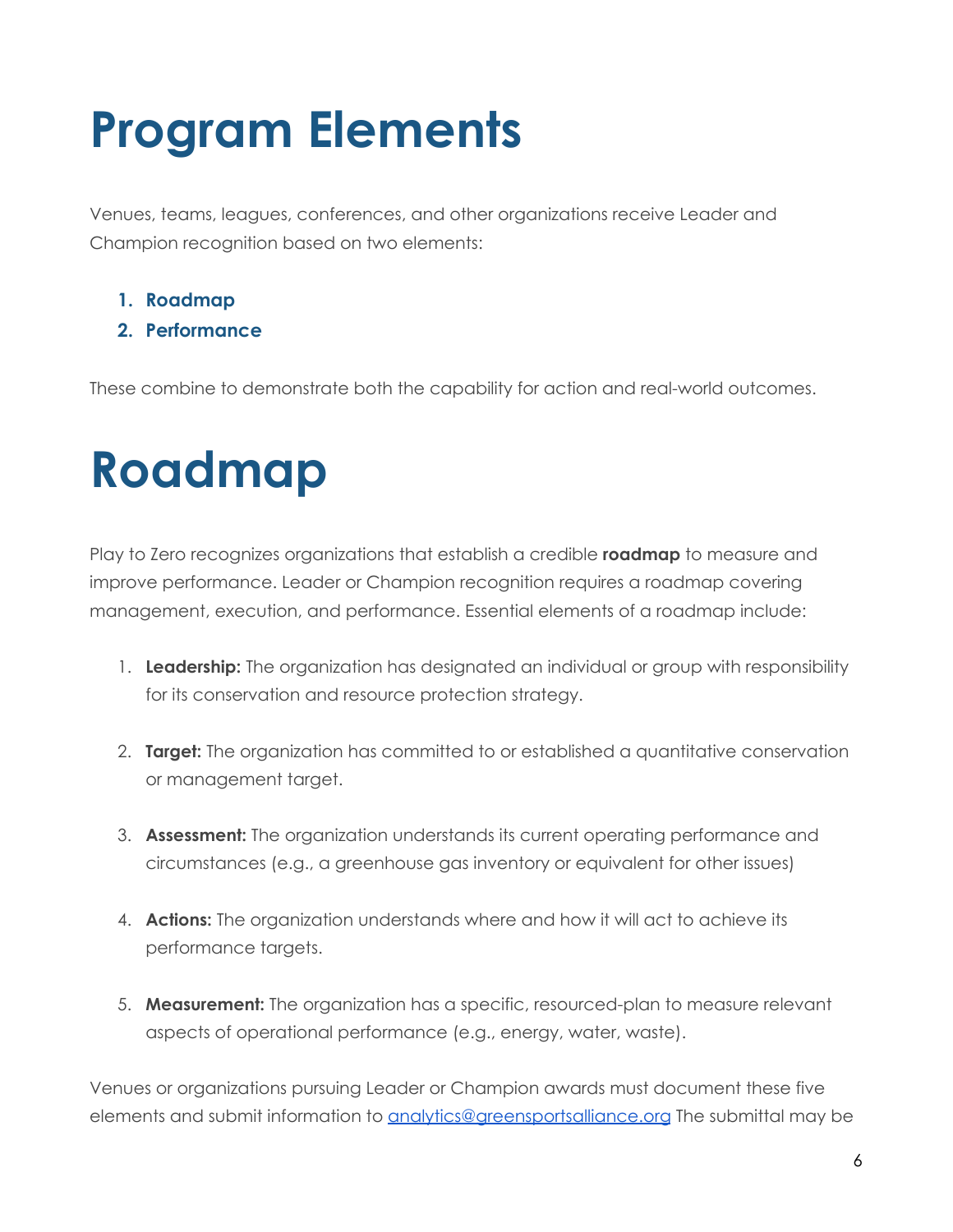a single document or multiple items. The transmittal email should clearly indicate how to find evidence for each element.

# <span id="page-6-0"></span>**Energy Performance**

# <span id="page-6-1"></span>**Intent**

Play to Zero Leader and Champion recognition for energy celebrate actions taken to increase the use of clean energy and reduce greenhouse gas emissions in venues, across organizations, and in communities.

# <span id="page-6-2"></span>**Criteria**

This Energy category provides participants with multiple opportunities for recognition:

|                 | Venue                                                     | Organization |
|-----------------|-----------------------------------------------------------|--------------|
| <b>Player</b>   | Prerequisite for Leader and Champion                      |              |
| <b>Leader</b>   | Management +<br>$\geq$ 30% net reduction in GHG emissions |              |
| <b>Champion</b> | Management +<br>$\geq$ 50% net reduction in GHG emissions |              |

The reductions listed above may be achieved through any combination of

- Energy efficiency
- Energy supply
- Energy or emissions offsets

Play to Zero recommends the use of a 1-year baseline and a 1-year reporting period. Alternative comparisons can be proposed and justified (e.g., season-to-season).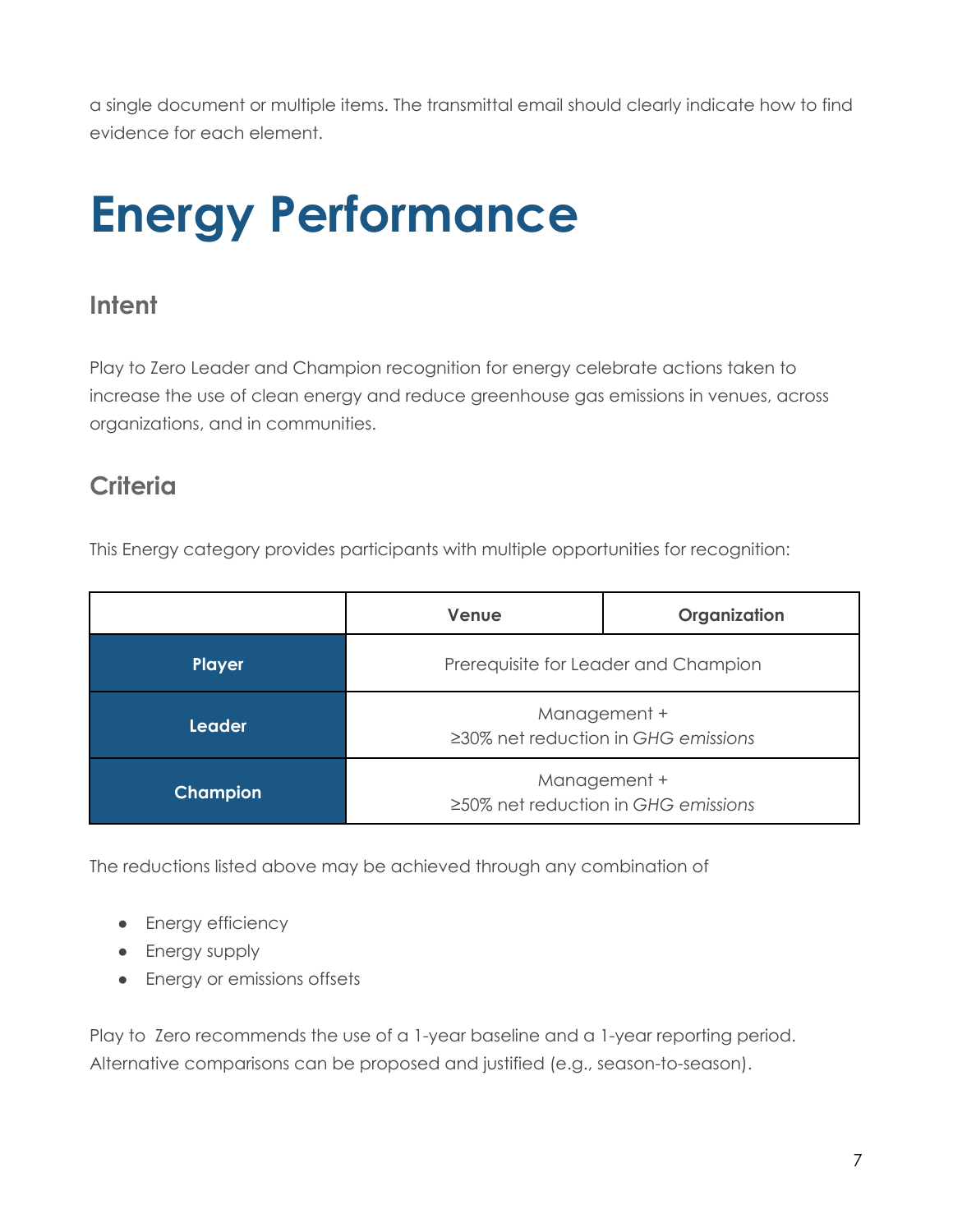Play to Zero recognizes any credible, well-documented baseline. This can be a "business-as-usual" performance level (such as energy or emissions intensities derived from the U.S. Department of Energy Commercial Building Energy Consumption Survey) or improvement over time (e.g., 2019 vs. 2021).

Organizations encompass a wide range of entities. For example, a league is an organization. Its members may include athletic departments, individual teams, and specific venues. These entities can participate collectively or individually.

# <span id="page-7-0"></span>**Community Impact**

Venues and organizations are encouraged to achieve their energy goals through engagement and investment in their communities.

Play to Zero provides additional recognition for high-impact community programs. These programs generate "double" benefits for teams, counting toward net energy and emissions improvement and recognition as a Community Leader or Champion.

Community programs may include:

- Direct investment in projects such as low-income housing or renewable energy generation within their community (e.g., engaged offsets).
- Fan-engagement strategies (e.g., behavioral change campaigns).
- Other creative ideas that yield demonstrable impacts on energy and emissions.

|                 | <b>Community</b>                                     |
|-----------------|------------------------------------------------------|
| <b>Player</b>   | Required                                             |
| <b>Leader</b>   | Impact ≥30% of annual energy use or GHG<br>emissions |
| <b>Champion</b> | Impact ≥50% of annual energy use or GHG<br>emissions |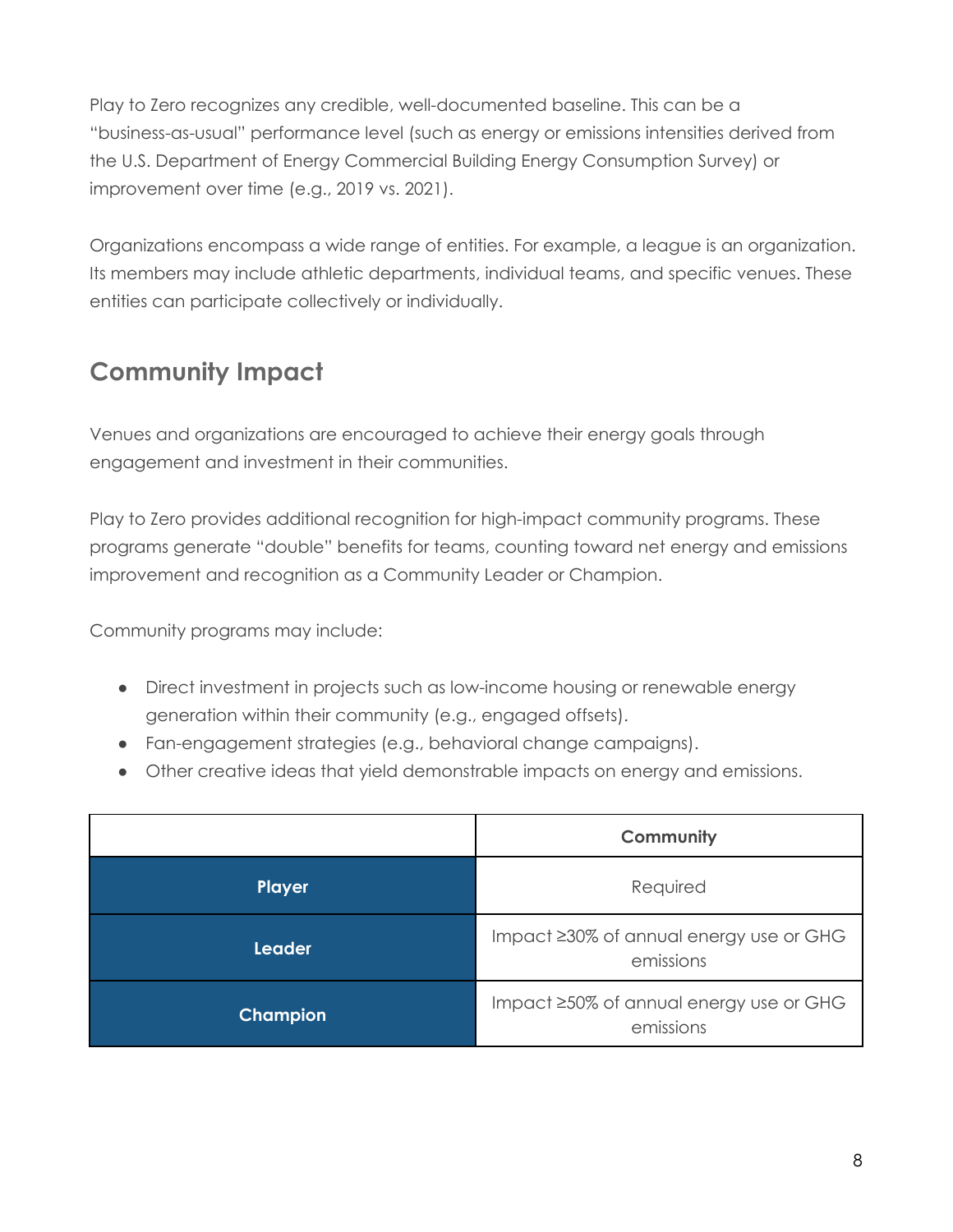# <span id="page-8-0"></span>**Water Performance**

### <span id="page-8-1"></span>**Intent**

Play to Zero Leader and Champion recognition for water celebrate action to promote water conservation, water restoration, and water resource management in sporting venues and across organizations.

# <span id="page-8-2"></span>**Criteria**

The Water category provides participants with multiple opportunities for recognition:

|                 | Venue                                                   | Organization |
|-----------------|---------------------------------------------------------|--------------|
| <b>Player</b>   | Required                                                |              |
| <b>Leader</b>   | Management +<br>≥30% net reduction in potable water use |              |
| <b>Champion</b> | Management +<br>≥50% net reduction in potable water use |              |

The reductions listed above may be achieved through any combination of

- Water conservation
- Water supply
- Water restoration credits

Play to Zero recommends the use of a 1-year baseline and a 1-year reporting period. Alternative comparison can be proposed and justified (e.g., season-to-season).

Play to Zero recognizes any credible, well-documented baseline. This can be a "business-as-usual" performance level (such as water or water use intensities based on code-compliance or a measured performance benchmark) or improvement over time (e.g., 2019 vs. 2021).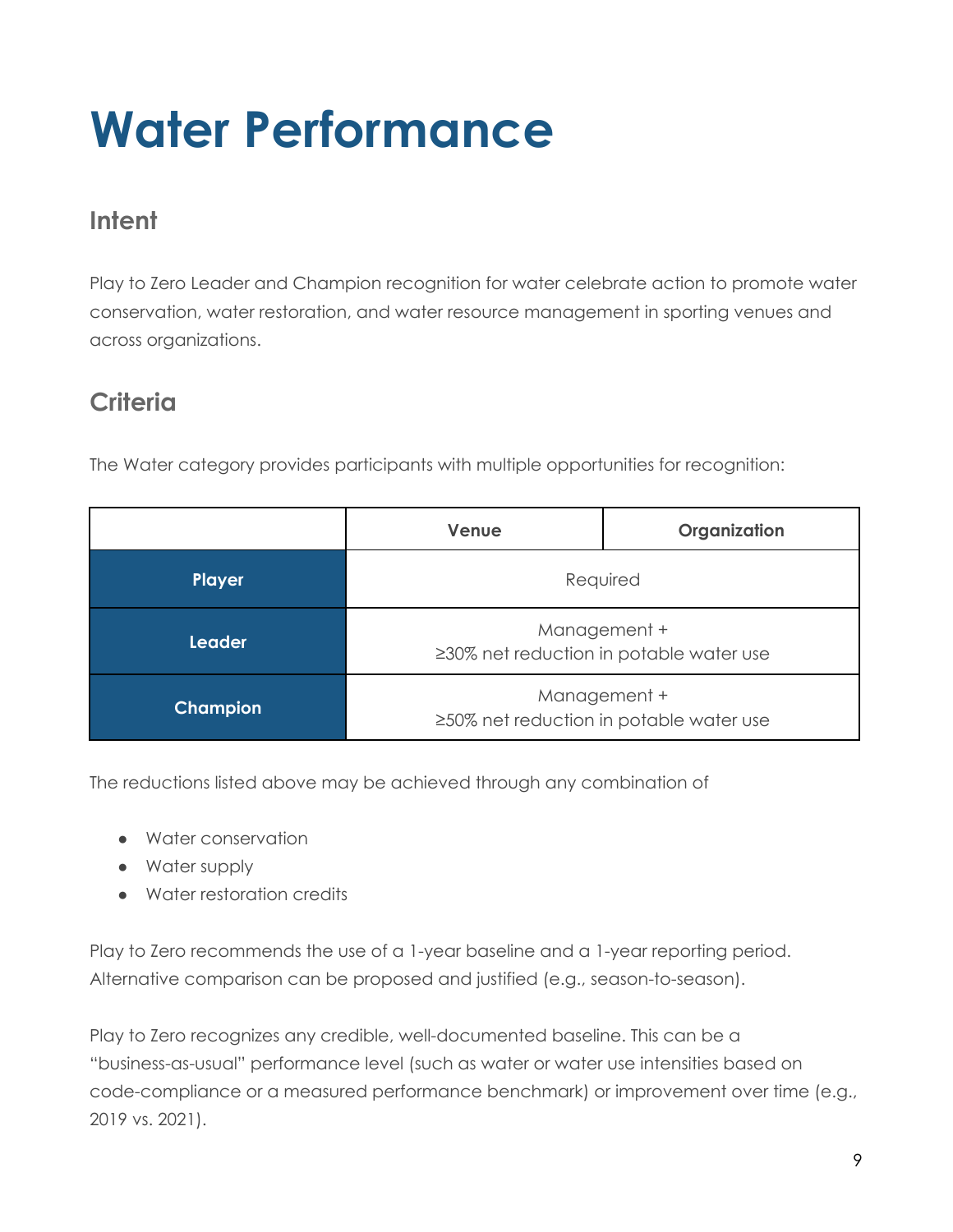# <span id="page-9-0"></span>**Community Impact**

Venues and organizations are encouraged to achieve their water management goals through engagement and investment in their communities.

Play to Zero provides additional recognition for high-impact community programs. These programs generate "double" benefits for teams, counting toward net water management targets and recognition as a Community Leader or Champion.

Community programs may include:

- Direct investment in projects such as low-income housing or verified water resource restoration projects (e.g., see examples from **[BEF](http://www.b-e-f.org/environmental-projects-and-programs/wrc-projects/all/)**).
- Fan-engagement strategies (e.g., behavioral interventions).
- Other creative ideas that yield demonstrable impacts on water conservation.

|                 | <b>Community</b>                        |
|-----------------|-----------------------------------------|
| <b>Player</b>   | Required                                |
| Leader          | Impact ≥30% of annual potable water use |
| <b>Champion</b> | Impact ≥50% of annual potable water use |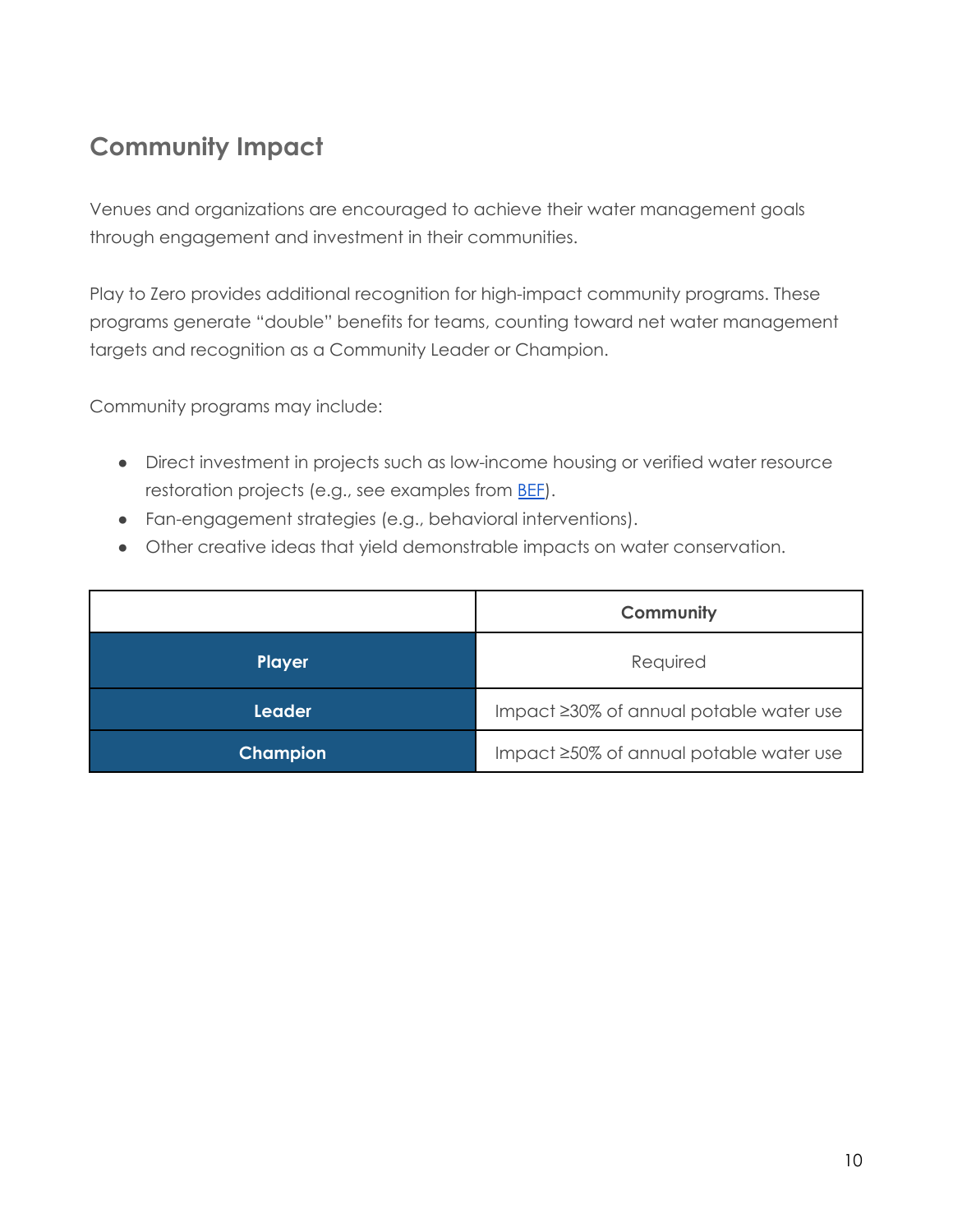# <span id="page-10-0"></span>**Waste Performance**

### <span id="page-10-1"></span>**Intent**

Play to Zero Leader and Champion recognition for waste celebrate action to reduce waste generation and promote waste diversion in sporting venues and across organizations.

# <span id="page-10-2"></span>**Criteria**

The Waste category provides participants with multiple opportunities for recognition:

|                 | Venue                                | Organization |
|-----------------|--------------------------------------|--------------|
| <b>Player</b>   | Required                             |              |
| <b>Leader</b>   | Management +<br>≥30% waste diversion |              |
| <b>Champion</b> | Management +<br>≥50% waste diversion |              |

The reductions listed above may be achieved through any combination of:

- 1. Reduction in waste generation
- 2. Increase in material reuse
- 3. Increase in diversion of materials from landfill

All diversion is included for Leader and Champion recognition. Incinerated waste does not contribute to diversion rate for net zero recognition.

Play to Zero recommends the use of a 1-year baseline and a 1-year reporting period. Alternative comparison can be proposed and justified (e.g., season-to-season).